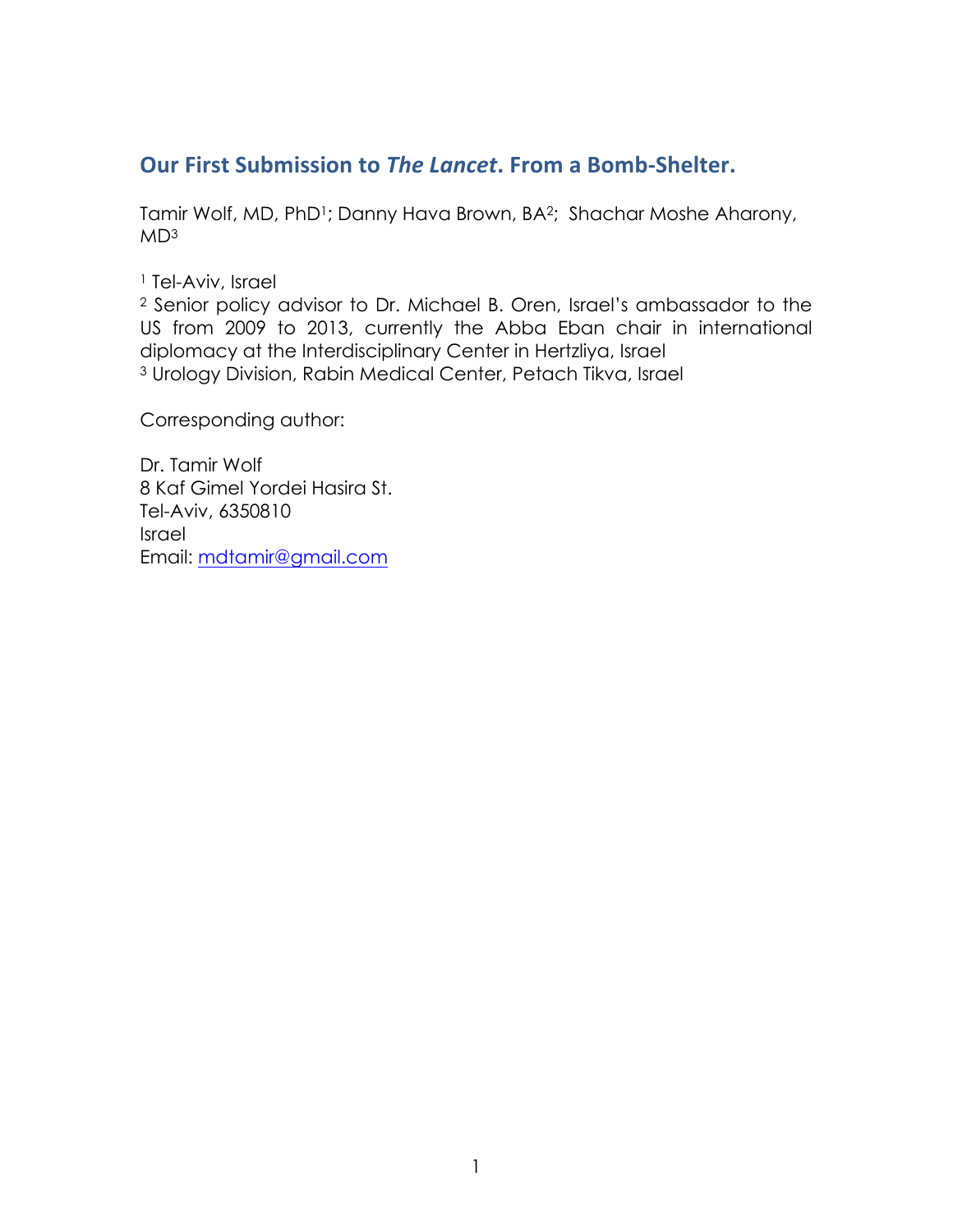A few weeks ago, while 3 Israeli teenagers were kidnapped and murdered, the wife of Palestinian Authority (PA) chairman, Mahmoud Abbas, was discharged from an Israeli private hospital after orthopedic surgery. More often than not, reality is far from black and white 1.Yet, in the depiction of the current situation- "An open letter for the people of Gaza" <sup>2</sup> - reality is seemingly black.

Twenty-four signatories claim to "report the facts as we see them" and under an "ethical and practice" pretense, use the pages of *The Lancet*, to chant skewed and shamelessly unfounded propaganda that would fail any peer review. Under false claims of "no conflict of interest", the authors who are deeply involved in pro-Palestinian organizations slander Israel. **Their evidence-less attempt to hide behind their medical degree in order to spread the propaganda of the terrorist organization Hamas, is a betrayal of our profession.** A lot has been said about the bias of the international media in the portrayal of this conflict 3. This rebuttal in *The Lancet* is our attempt to show the other side of the coin \*.

We are baffled by the decision of The Lancet's editorial board to publish this one-sided op-ed, full of hatred, ill-conceived notions and factual chicanery. This publication definitely defies, in our eyes, the very calling of *The Lancet* to "…consider any original contribution that advances or illuminates medical science or practice, or that educates or entertains the journal's readers" 4.

Like the authors, we too went through medical school. Like them – **we too are horrified by the deaths of innocent women and children**. Unlike them, the word "massacre", used whimsically, is not foreign. Our families went up in smoke in Europe. Israel is our home now. Unlike all of them, **we served in the (Israeli Defense Forces) IDF, and treated multiple Palestinians**. **Our humanity has been truly put to the test on more than one occasion, and we are proud to say that we prevailed.** 

A few days ago we saw a photo in one of the social networks in which a muslim protestor somewhere in Europe holds two signs. One saying "Stop Hamas terrorism on Israel", the other "Free Gaza from Hamas". This says it all. But how did we even get here, to a third round of fighting with Hamas?

<sup>\*</sup> Throughout the process of writing this response, we had 7 sirens go off in Tel-Aviv indicating a missile was heading our way, giving us 1:30 min to head for shelter. On one occasion, fragments from a missile after interception with "iron dome" fell on our neighborhood synagogue, 1 meter away from our balcony. *We urge you to think of that the next time you sit down to write a manuscript.*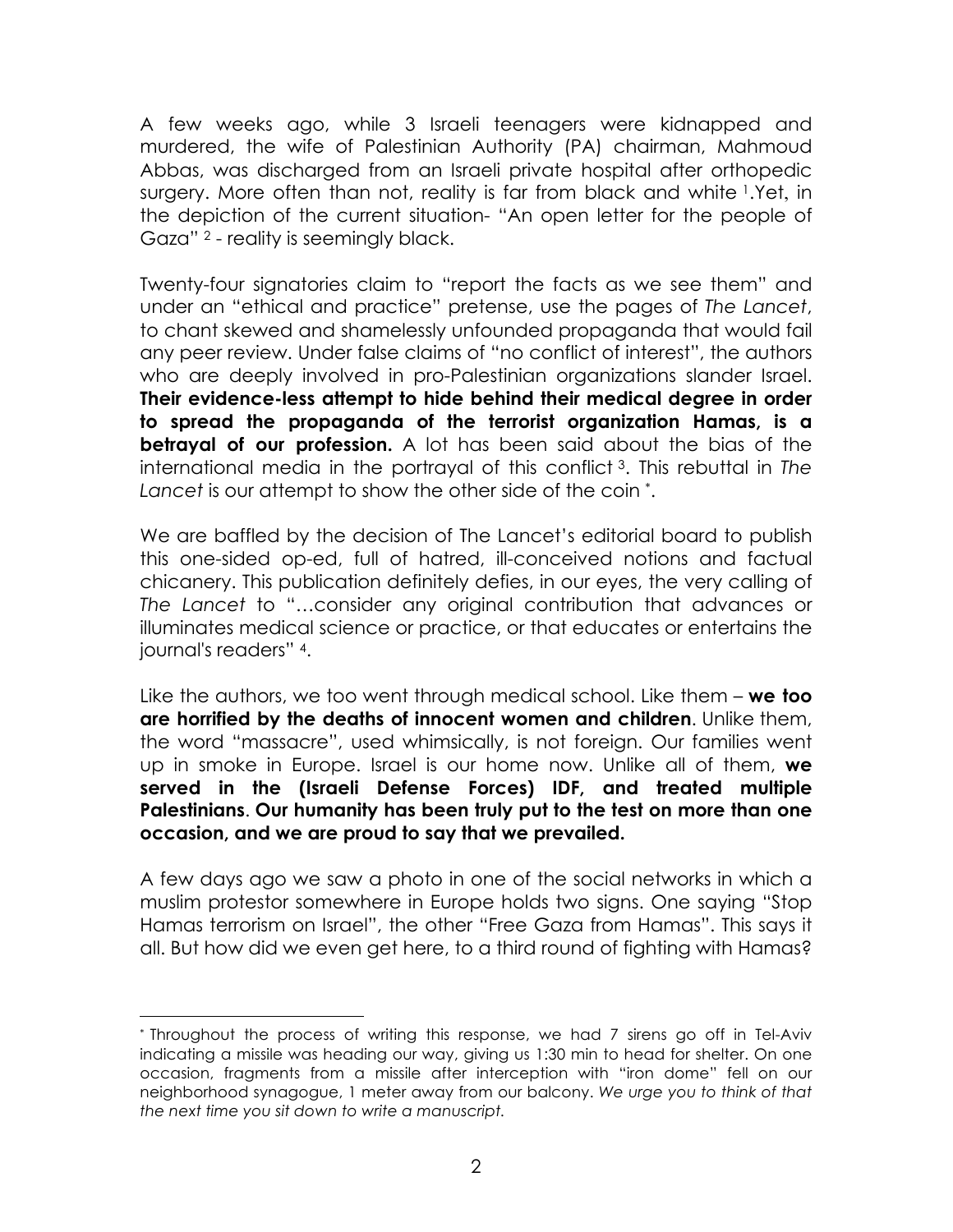In August 2005, Israel disengaged unilaterally from Gaza. Israel dismantled settlements and uprooted over 10,000 Israelis. It withdrew its military and civilian presence from every inch of Gaza, effectively ending the occupation. Israel continued to uphold its obligations under the 4th Geneva Convention in matters where it continues to have effective control such as providing water and electricity 5. Likewise, and in direct contrast to the libels told in the Open Letter, **Israel has always allowed the passage of food, medicine and fuel into Gaza** †.

Rather than using the end of the Israeli occupation to create the "Singapore of the Middle East", Hamas overthrew the PA in a military coup d'états in June 2007 in killing 550 and leaving hundreds injured 6. Since then, the people of Gaza have been living under the tyranny of a violent extremist regime 7. Hamas hatred is not only towards Israel but also against their Palestinian brethren 8.

As for the alleged "aggression of Gaza by Israel". The current cycle of violence began when Hamas operatives abducted and murdered three settler teens in the West Bank. Without prejudice to the question of the legality of settlements, the cold-blooded murder of innocent teens is inexcusable. Amidst arrests of Hamas operatives that followed, Hamas began indiscriminately barraging of Israeli towns. Israel initially limited its response to air strikes aimed at the missile launchers and Hamas terrorists. On June 15<sup>th</sup> Israel agreed to the Egyptian ceasefire and halted its attacks. Hamas rejected the ceasefire and shot over 80 rockets at Israeli civilian populations <sup>9</sup> , and violated a UN sanctioned humanitarian ceasefire. The U.S, EU, and most of the international community recognized Israel's right to defend itself against the aggression of Hamas and commended it for accepting the ceasefire. **And then came the terror tunnels 10.** 

The first assault by 13 terrorists emerging out of a terror attack tunnel near an Israeli town armed with assault weapons and syringes occurred on July 17<sup>th</sup>. Their goal was to murder and kidnap Israelis. The IDF has since uncovered 31 such tunnels, and counting. Interrogations of Hamas forces paint a disquieting picture. A maze of tunnels accommodating two hundred hamas terrorists led to six Israeli towns. On Rosh Hashana, (the Jewish New Years Eve) when families would be sitting for dinner, Hamas was planning to emerge from the tunnels, kill entire communities and

<sup>†</sup> Corroborated in personal communications with Gisha "an Israel non-for-profit organization aimed at protecting the freedom of movement of Palestinians, especially Gaza residents". http://gisha.org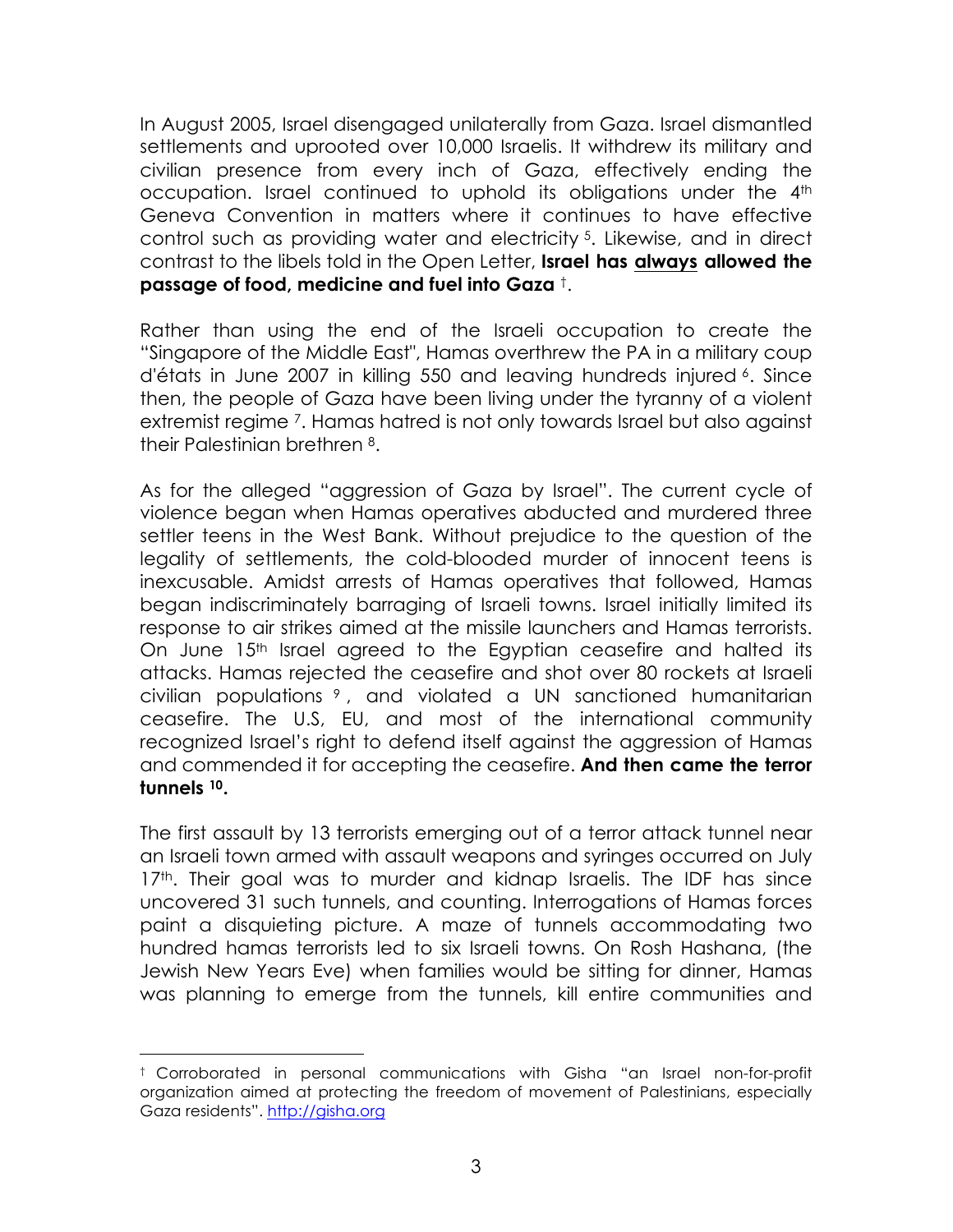kidnap the youngsters 11. This calamitous plan would have been an Israeli 9/11.

It seems unreasonable that an impoverished community such as that of Gaza, would have such a sophisticated and extravagant offensive infrastructure. The question is, where did the money come from?

Over the past decade, Hamas has received an excess of \$10B in foreign aid. The signatories were quick to contend that Israel's policies led to "hunger, thirst, pollution, shortage of medicines, electricity…sewage outflow…". They claim, "building materials have been blockaded so that schools, homes, and institutions cannot be properly rebuilt." Nothing could be further from the truth.

In one week of groundwork, Israel discovered over 30 terror tunnels with estimated 500 tons of cement in each <sup>12</sup>. The cement and materials used to build these tunnels, alongside the reported 900 tunnels Egypt has destroyed over the past year, could have been used to turn Gaza into an oasis. **Out of the reported hundreds of millions of dollars in aid just about zero schools, hospitals, and institutions were built. The money, we now know, is all underground cementing terror passages and stockpiling ammunition bunkers** 13, 14. 15.

A significant share of these funds went to cushion the pockets of Hamas "leaders" such as Musa Abu Marzuk (\$2-3B), Khaled Mashaal (\$2-5B), Ismail Haniyeh (\$4M) 16, **Error! Bookmark not defined.**, while the people of Gaza were left in ruins.

In addition to blaming Israel for the below-par economic situation, the authors questioned the moral asymmetry in the conflict. **There definitely is asymmetry**. Israel's strategy is aimed at protecting life. Hamas' strategy is to exploit children. Hundreds of Palestinian children have been killed while building the terror tunnel network 17 and more recently, as shields.

Hamas' use of civilian objects and populations to launch it attacks is atrocious. The recent EU Council conclusions published on July 22 stated that "...**The EU strongly condemns calls on the civilian population of Gaza to provide themselves as human shields** 18. *There is asymmetry*. While Hamas' "golden hour" terrorists ride in ambulances, Israel build a field hospital. While Israel spends billions on civil defense, Hamas use donkeys as IEDs  $\ddagger$  and dress up as elderly women to launch perfidious attacks. UN facilities have become a haven for terrorist activity, as acknowledged by

 ‡ Improvised explosive device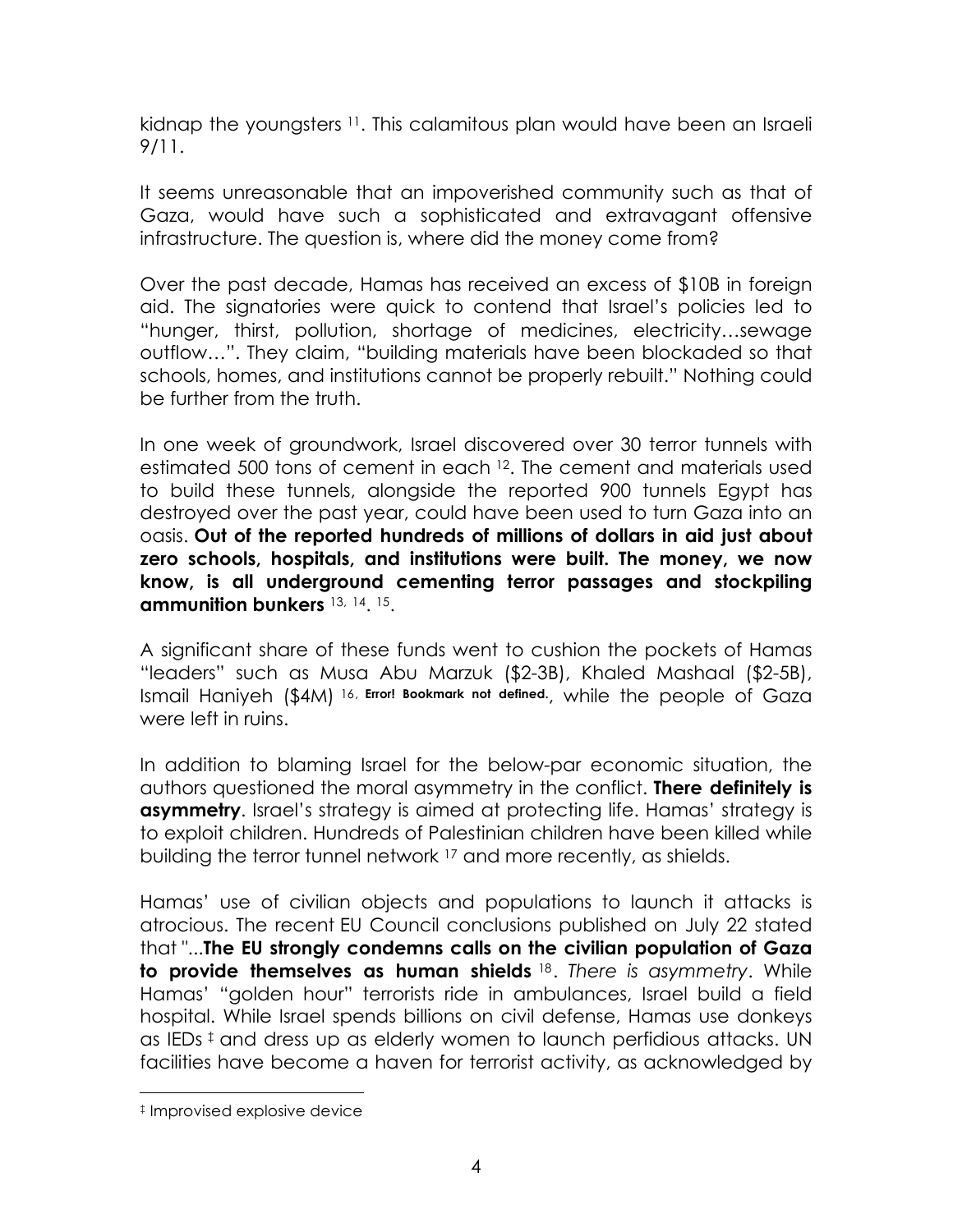the UN itself 19, 20. Hospitals such as Shifa Hospital, mentioned in the Open Letter, "[have] become a de fact headquarters for Hamas leaders who can be seen in the hallways and offices" 21.

The authors claim that the IDF is "clearly directing fire to target whole families killing them within their homes". This outrageous accusation is baseless.22. Al Jazeera published an updated list of casualties in Gaza. **The data** (82% of fatalities men, 66% of them between the ages of 18 and 38) **attests to the fact that the IDF is indeed targeting combatants** 23.

While Gaza is one of the most densely populated areas in the world, Israel has been working tirelessly to develop high precision weapons and warning mechanisms to minimize civilian causalities. Such measures (text messages, leaflets, repetitive announcements §) surpass NATO operations in precision and its proportionality calculus. **Civilians are never a target**. Unfortunately, Hamas' military tactics attempt to ensure maximum civilian casualties.

Given these conditions, even the most humanitarian army cannot avoid civilian casualties, however hard it tries, however tragic. International Humanitarian Law is on Israel's side <sup>24</sup>. When a civilian target is used for military purpose, it loses its protective status and becomes a legitimate target. While every life is sacred, urban warfare has its gloomy realities, and international law recognizes and accommodates such bras tacks.

**Israel should not apologize for its low death rates.** It has spent billions of dollars to create technologies and infrastructure for the world's most advance civil defense system. While at the same time, Hamas did nothing for its citizens.

The authors claim to have a moral high ground. More than 170,000 Syrians have been murdered since the conflict began in March 2011 and 2.8 million people have been displaced <sup>25</sup> . I wonder how many of the signatories visited Syria over the past 4 years. Israeli physicians have been treating Syrian casualties in our hospitals as well as in a dedicated military field hospital erected just to this end. **700 was the latest count of Syrian victims treated by Israel** 26.

Last week, Israel set up a field hospital near the Gaza crossing to provide care for those caught in the crosshairs. Hamas on its end, shot mortars at the field hospital on July 23rd, clearly considering their own wounded as

<sup>§</sup> BBC. Israel Defense Forces: recorded message phone warning. July 16, 2014. http://www.bbc.com/news/world-middle-east-28324270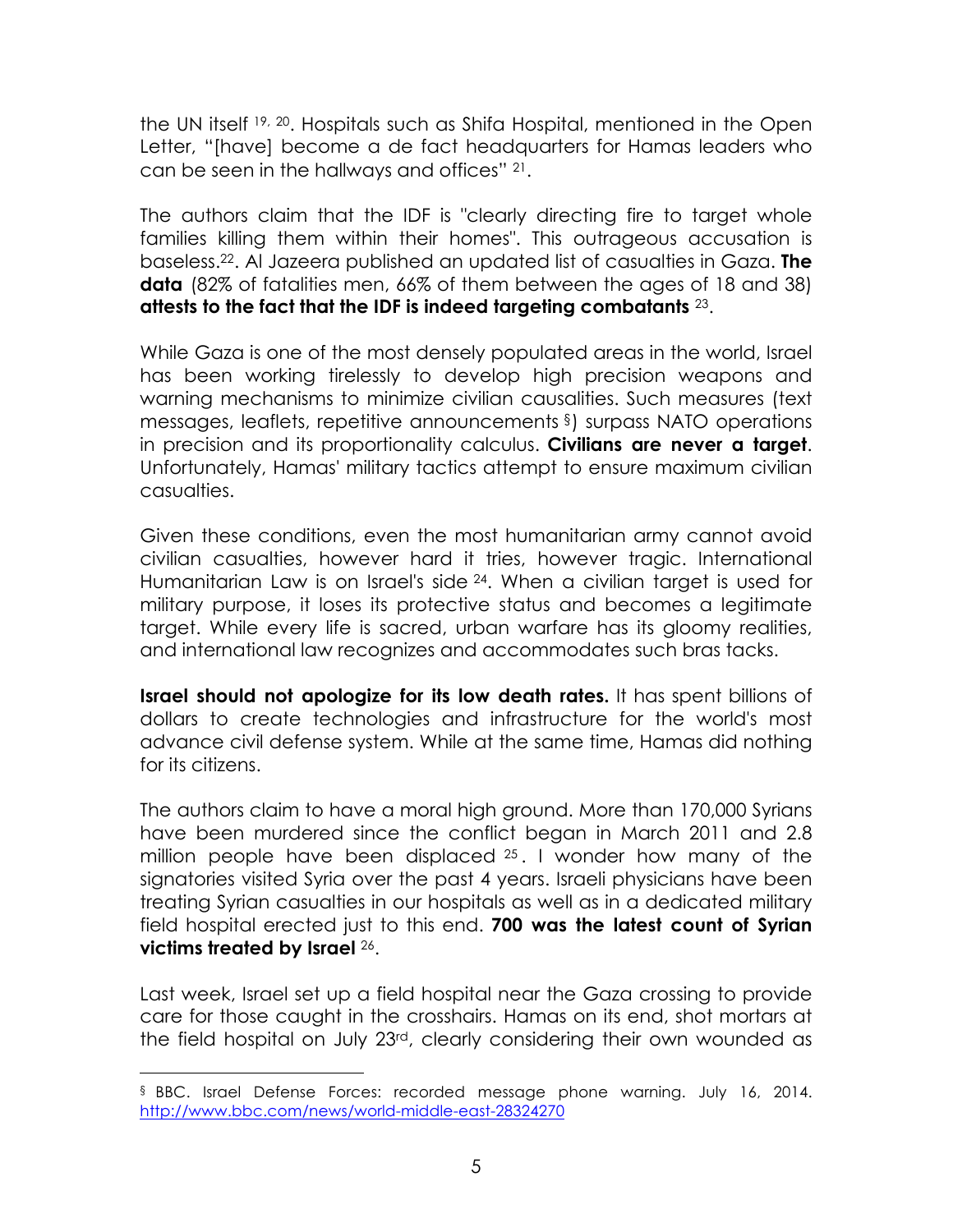negligible compared with the potential triumph of killing an Israeli doctor 27. Israeli physicians treat Palestinians routinely and in special programs such as "Save a Child's Heart" where **kids from the Palestinian territories, Iraq, and Iran (over 200 kids to date) receive free open-heart surgeries in Israel** \*\*. In 2013, Israel treated 1-year old Amal, granddaughter of Hamas leader Ismail Hanieyh for gastroenteritis, while scores of Gazans are treated in Israeli hospitals at any given time.

**We applaud** *The Lancet* **for addressing the current situation in our region**. We would welcome an unbiased approach though, not as much unsubstantiated political rhetoric. We are appalled by the choice of its authors' terminology, and with the lack of "scientific rigor" in presenting the facts. Such incitement only widens the gap of mistrust and solidifies the notion that no matter what Israel does, no matter how hard it tries, it will never be good enough for a hypocritical community that denounces aggression "on the basis of our ethics and practice" – but only if Israel is involved.

There is suffering, grief and pain on both sides. We sincerely hope this will end soon, and that peace will be upon us all. Until then, as a service to those living in the region and to our colleagues from around the world, we call on *The Lancet* to promote informative dialogue and discussion.

<sup>\*\*</sup> Please refer to http://www.saveachildsheart.org and see the kids currently getting care.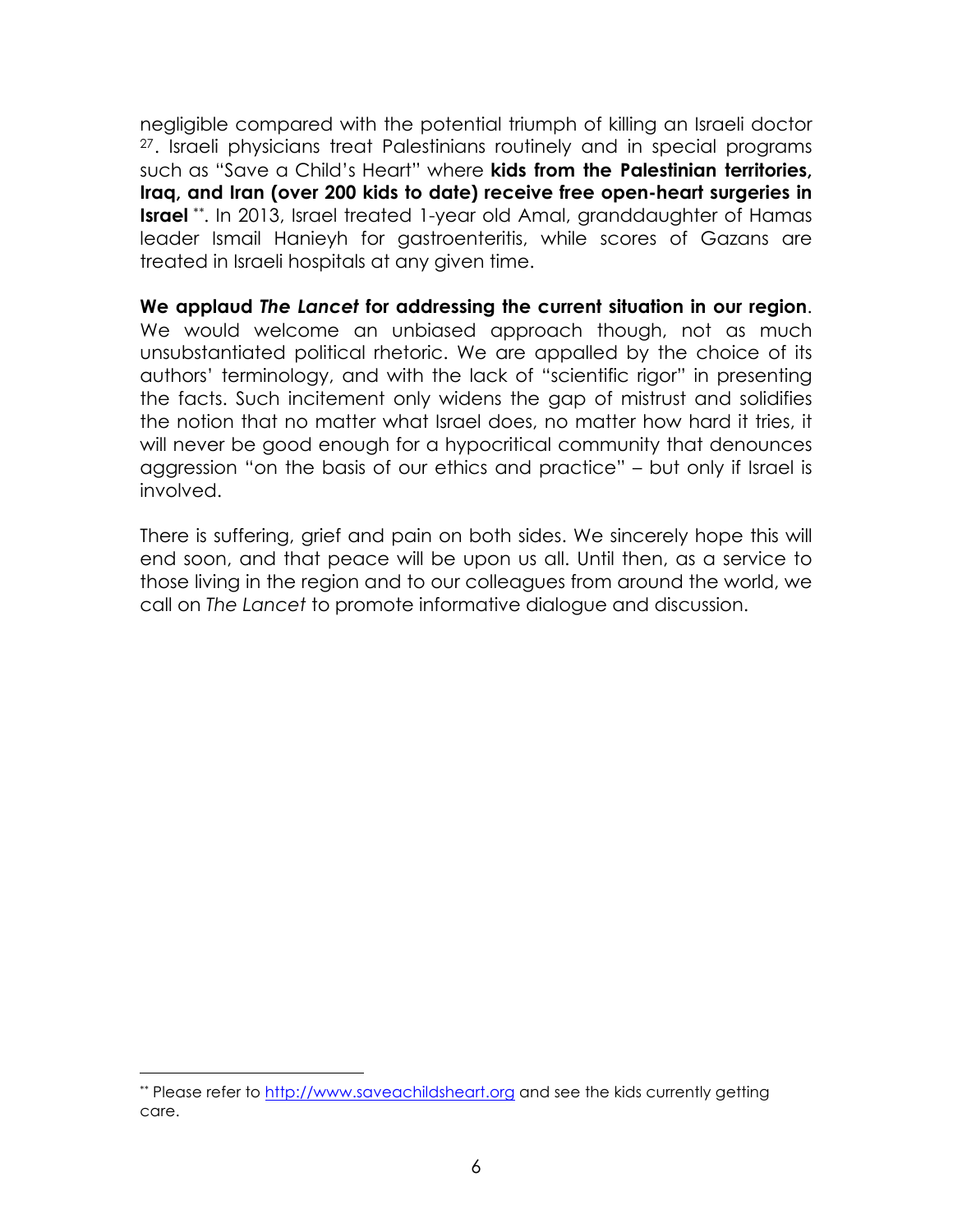<sup>3</sup> Oren M. Hamas media strategy relies on deaths of civilians. July 22, 2014. http://us.cnn.com/2014/07/21/opinion/oren-hamas-media-

strategy/index.html?hpt=hp\_t2

 

<sup>5</sup> Feldman T, Bashi S. Scale of control: Israel's continued responsibility in the Gaza strip. November 2011. http://gisha.org/UserFiles/File/scaleofcontrol/scaleofcontrol\_en.PDF <sup>6</sup> www.kofiapress.com 2.6.2010.

<sup>7</sup> The 43-page report, "Abusive System: Criminal Justice in Gaza," documents extensive violations by Hamas security services, including warrantless arrests, failure to inform families promptly of detainees' whereabouts, and subjecting detainees to torture. – Human Rights Watch

http://www.hrw.org/news/2012/10/03/gaza-arbitrary-arrests-torture-unfair-trials. Retrieved July 25, 2014.

<sup>8</sup> Human Rights Watch. Gaza: Hamas should end killings, torture. April 20, 2009. http://www.hrw.org/news/2009/04/20/gaza-hamas-should-end-killings-torture

<sup>9</sup> Weaver M, Yuhas A. Israel accepts UN-proposed 'pause' as Hamas rockets fall – the day's events. July 16, 2014. http://www.theguardian.com/world/2014/jul/16/israel-warns-100000-gazans-to-flee-live-updates

<sup>10</sup> Conway JT. The moral chasm between Israel and Hamas. July 24, 2014. http://online.wsj.com/articles/james-t-conway-the-moral-chasm-between-israel-andhamas-1406243128

<sup>11</sup> Franklin LA. Hamas mega-attack planned through terror tunnels. July 25, 2014. http://www.gatestoneinstitute.org/4516/hamas-mega-attack

12 Sherwood H. Israel targets 'terror tunnels' in Gaza ground invasion. July 18, 2014. http://www.theguardian.com/world/2014/jul/18/israel-targets-tunnels-gaza-groundinvasion

<sup>13</sup> Rosen A. Qatar's purchase of billions of US weaponry – and support for Hamas – shows how awkward foreign policy can be. July 24, 2014. http://www.businessinsider.com.au/gaza-conflict-qatar-us-relations-2014-7

<sup>14</sup> Chesnoff RZ. Gaza and Palestinian leadership: the more it changes, the more it gets worse. July 22, 2014. http://www.huffingtonpost.com/richard-z-chesnoff/gaza-andpalestinian-leadership\_b\_5589766.html

<sup>15</sup> BBC. Israel halts 'weapons shipment from Iran'. March 5, 2014. http://www.bbc.com/news/world-middle-east-26451421

<sup>16</sup> Levy-Weinrib E. Meet the Hamas billionaires. July 24, 2014. http://www.globes.co.il/en/article-the-phenomenal-wealth-of-hamas-leaders-1000957953

<sup>17</sup> Freimann M. Hamas killed 160 Palestinian children to build terror tunnels. July 25, 2014. http://www.tabletmag.com/scroll/180400/hamas-killed-160-palestinian-children-to-buildterror-tunnels#undefined

18 Summary: 22 July 2014, Brussels – Council of the European Foreign Affairs Council meeting conclusions on the MEPP. http://www.euun.europa.eu/articles/en/article\_15300\_en.htm

<sup>19</sup> France-Presse A. UNWRA investigating discovery of 20 rockets found in empty school in Gaza. July 17, 2014. http://www.theguardian.com/world/2014/jul/17/unrwainvestigating-20-rockets-empty-gaza-school-palestinian

<sup>1</sup> Haaretz. During kidnapping crisis, Abbas' wife secretly undergoes surgery in Israel. July 15, 2014. http://www.haaretz.com/news/diplomacy-defense/1.598899

<sup>2</sup> Manduca P, Chalmers I, Summerfield D et al. An open letter for the people of Gaza. The Lancet, Early Online Publication, 23 July 2014. doi:10.1016/S0140-6736(14)61044-8

<sup>4</sup> http://www.thelancet.com/lancet-information-for-authors